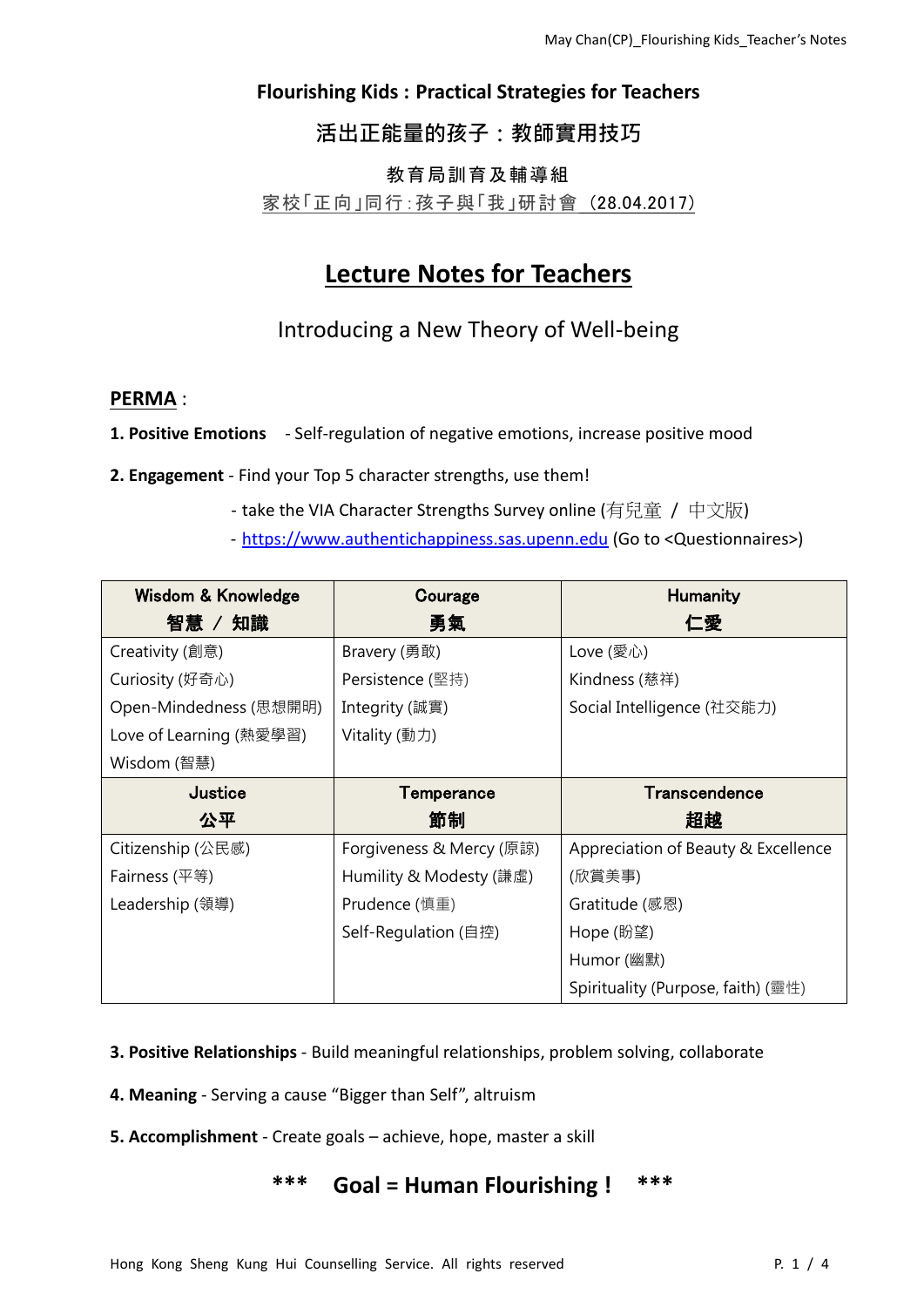## **Toolbox for Positive Life Education**

# **People Skill Box**

- $\checkmark$  Listening
- $\checkmark$  Positive Feedback
- $\checkmark$  Appreciate Individual Differences
- $\checkmark$  Open & Inviting Foster critical thinking
- $\checkmark$  Accept Everyone has a story

# **Fun Box**

- $\checkmark$  Relevant
- $\times$  Action
- $\checkmark$  Real World Homework
- $\checkmark$  Journal Reflection
- $\checkmark$  Sharing
- $\checkmark$  Self-discovery
- $\checkmark$  Multi-media
- $\checkmark$  Interactive
- $\checkmark$  Discussion
- $\checkmark$  Competition
- $\checkmark$  Role Play
- $\checkmark$  Experimental
- $\checkmark$  Research

# Activity (1): Three Blessings 三件好東西

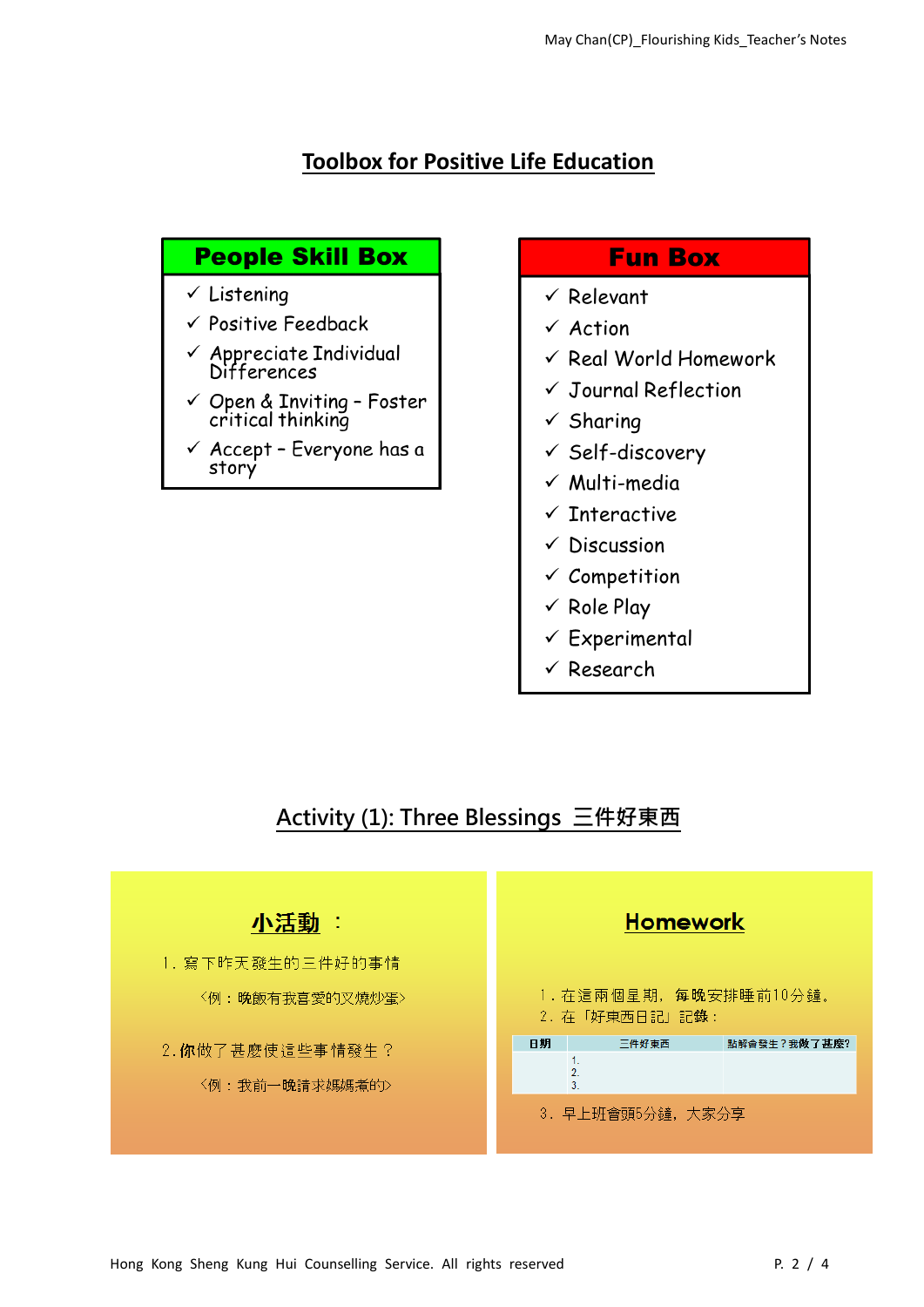

Activity (3): Sunshine Thinking 陽光思想變變變



## **More Considerations**

- **Moral Decision vs. Moral Reasoning**
- Teacher's Role...Carer? Model? Mentor? Coach?
- $\blacksquare$  Topic/Activity Developmentally appropriate
- Power of Many Brains Do Share Fun Tools !
- **Embedding themes to school curriculum**
- **Positive School Culture**